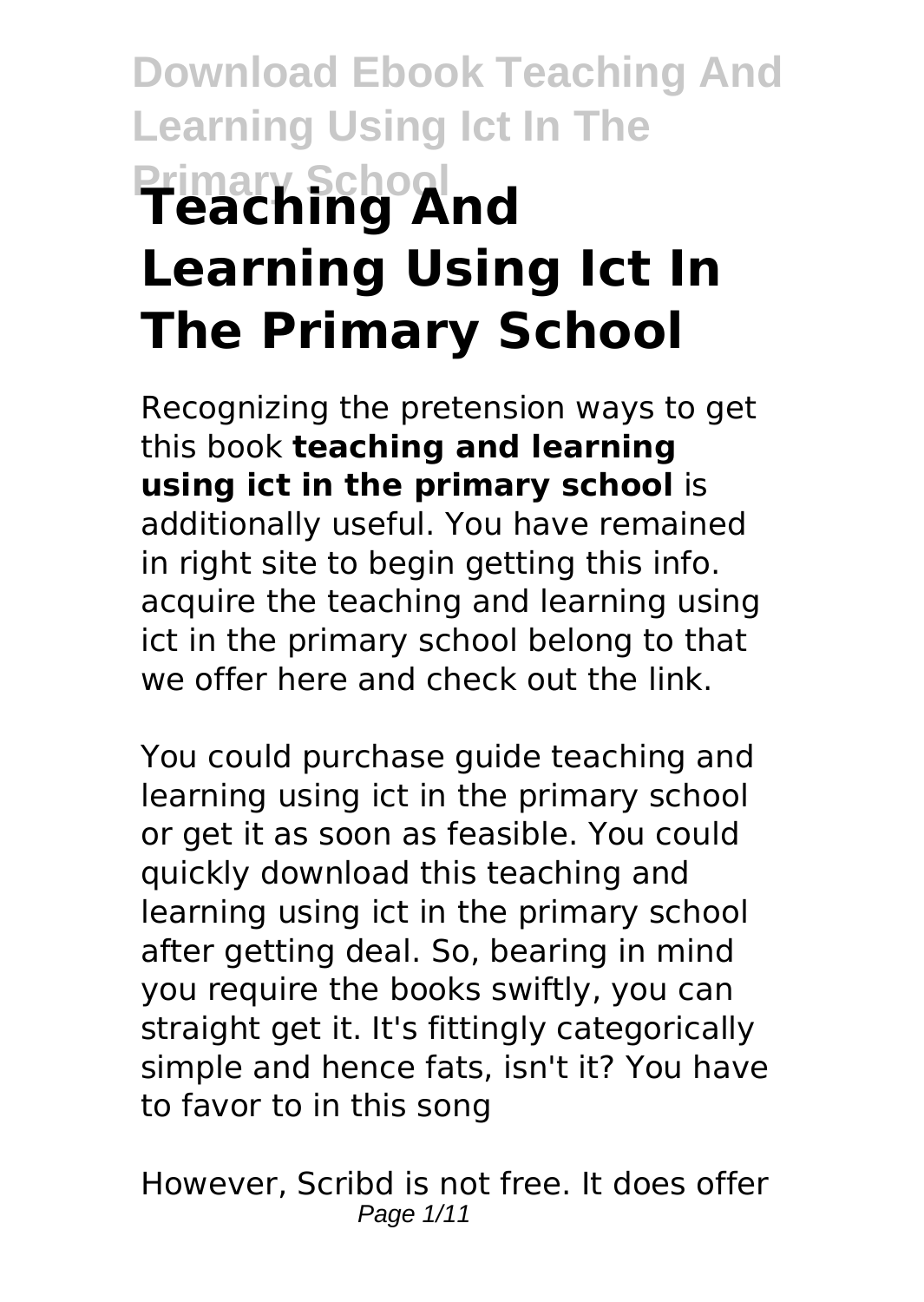**Primary School a 30-day free trial, but after the trial** you'll have to pay \$8.99 per month to maintain a membership that grants you access to the sites entire database of books, audiobooks, and magazines. Still not a terrible deal!

## **Teaching And Learning Using Ict**

Disadvantages of Using ICT for Education; The use of the Internet for education is not without problems. Therefore, one should expect the problems to be encountered in using the Internet in teaching to be evolving as well. There are some disadvantage of using ICT for teaching and learning : 1. Plagiarism.

#### **THE ADVANTAGES AND DISADVANTAGES OF USING ICT FOR TEACHING ...**

Many teachers use ICT to support traditional learning methods, for example, information retrieval in which students are 'passive learners of knowledge instead of 'active producers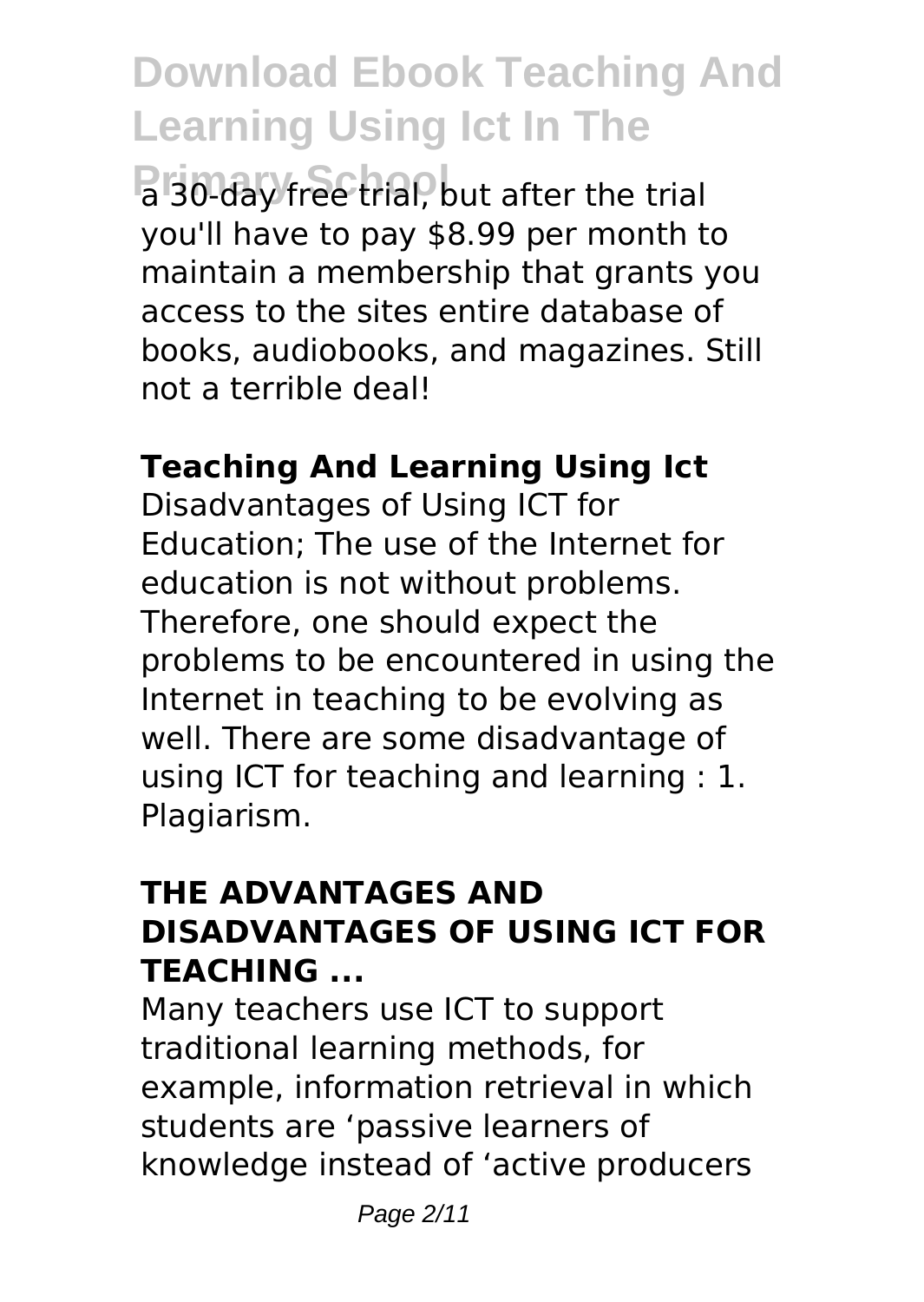**Pable to take part in the learning process.** In a document entitled teaching and learning with ICT, G. Galea (2002) explains how ICT can promote teaching and learning.

#### **Advantages of Using ICT in Learning-Teaching Processes ...**

using ICT as teaching and learning tools (MoCT, 2003). This is because the challenges outweigh the benefits (Bingimlas, 2009). Therefore, this study is expected to generate information on the teachers' perceptions and challenges of integrating ICT tools in the teaching and learning process.

### **Teaching and Learning with ICT Tools: Issues and ...**

technology, teaching and learning is not only happening in the school environment, but also can happen even if teachers and students are physically in distance. However, ICT integration is not a one-step learning process, but it is a continual process of learning that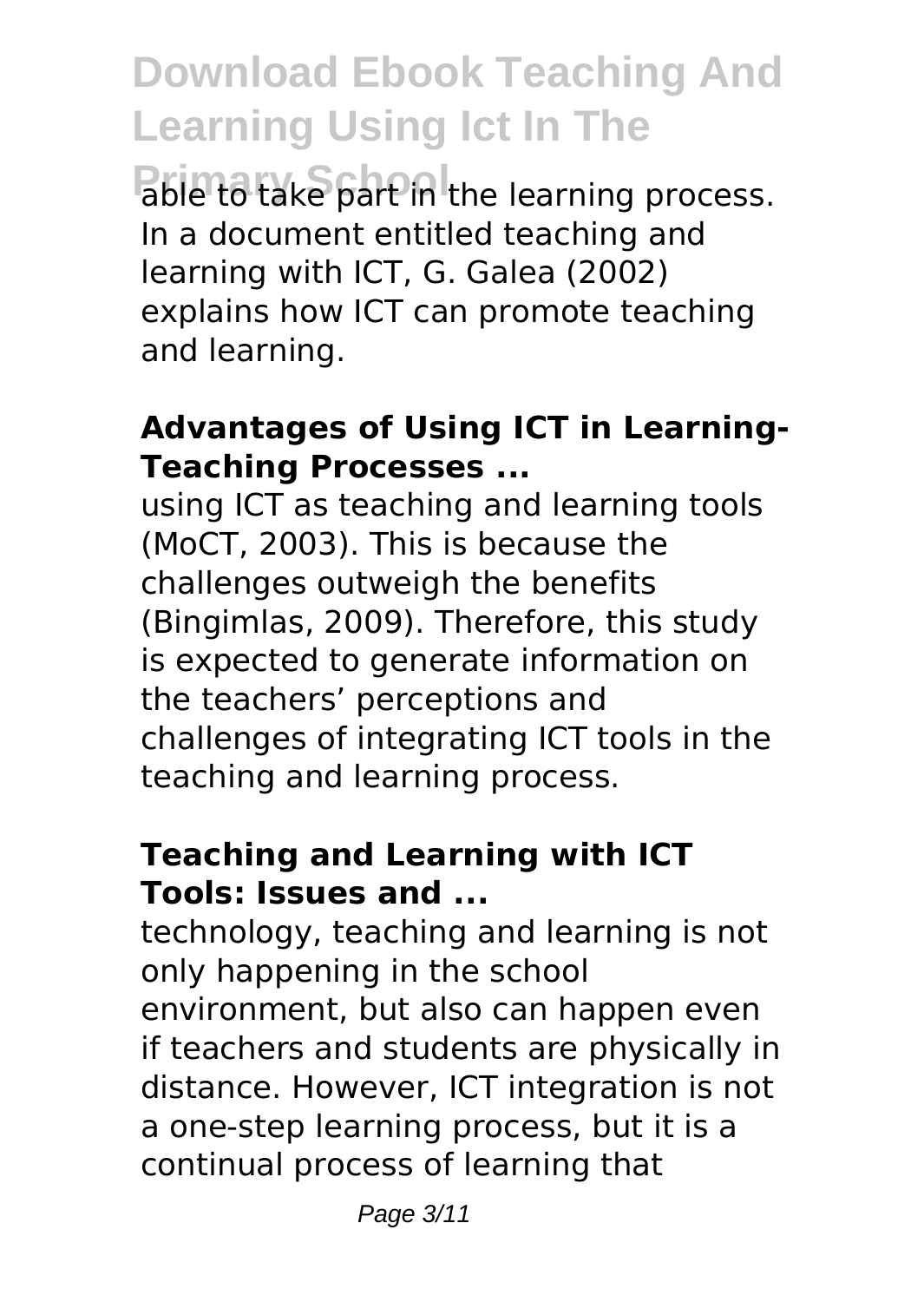**Download Ebook Teaching And Learning Using Ict In The Provides proactive teaching-learning** environment (Young, 2003).

## **Teaching and Learning with Technology: Effectiveness of ...**

ICT enables self-paced learning through various tools such as assignment, computer etc as a result of this the teaching learning enterprise has become more productive and meaningful.

## **(PDF) Role of ICT in the Process of Teaching and Learning**

Integration of ICT in teaching and learning process is a topic of interest to many researchers, including education practitioners. Based on the use of ICT can be applied in three different scopes such as: curriculum, topics, and teaching eye. ICT also in terms of finding learning materials from original sources and recognized.

## **ICT IN ENGLISH LANGUAGE TEACHING AND LEARNING ...**

Integration of ICT in teaching - learning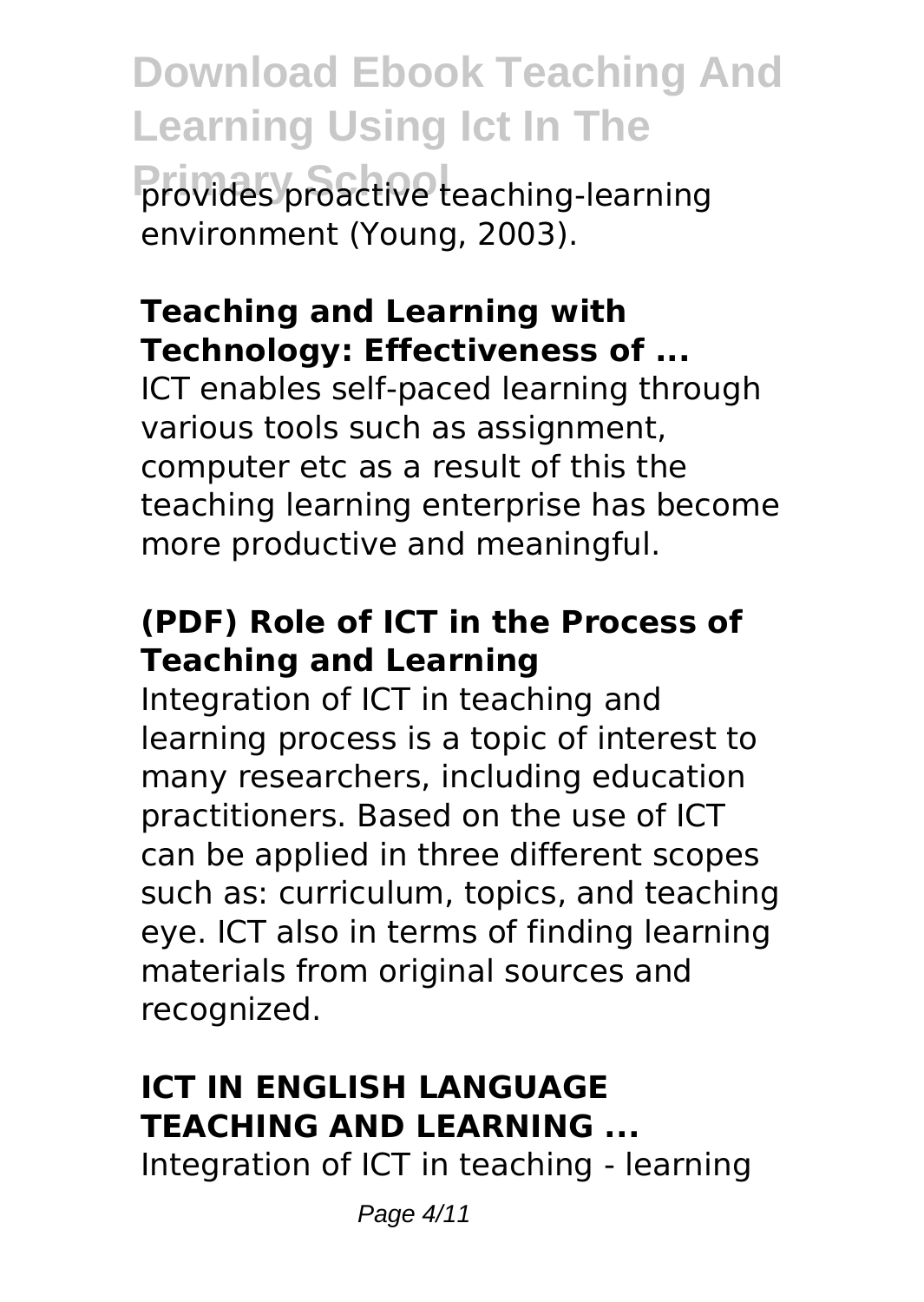Presented by Dr. B. Victor., Ph. D Email : bonfiliusvictor@gmail.com Blog: bonvictor.blogspot.com 2. Presentation outline Definition of ICT Characteristics of ICT Benefits of ICT ICT Tools and Digital Techniques Computer Technology Web based learning Digital Library End Note ...

### **Integration of ICT in Teaching and Learning - SlideShare**

Generally, when ICT is being used as a medium of instruction for teaching and learning, it refers to ICT as a tool for teaching and learning itself, the medium through which teachers can teach and learners can learn. It appears in many different forms, for example drill and practice exercises, in simulations and educational networks.

## **(PDF) Use of ICT in the teaching and learning in Primary ...**

ICT is important in schools and educational institutions as it assists in carrying out their activities and functions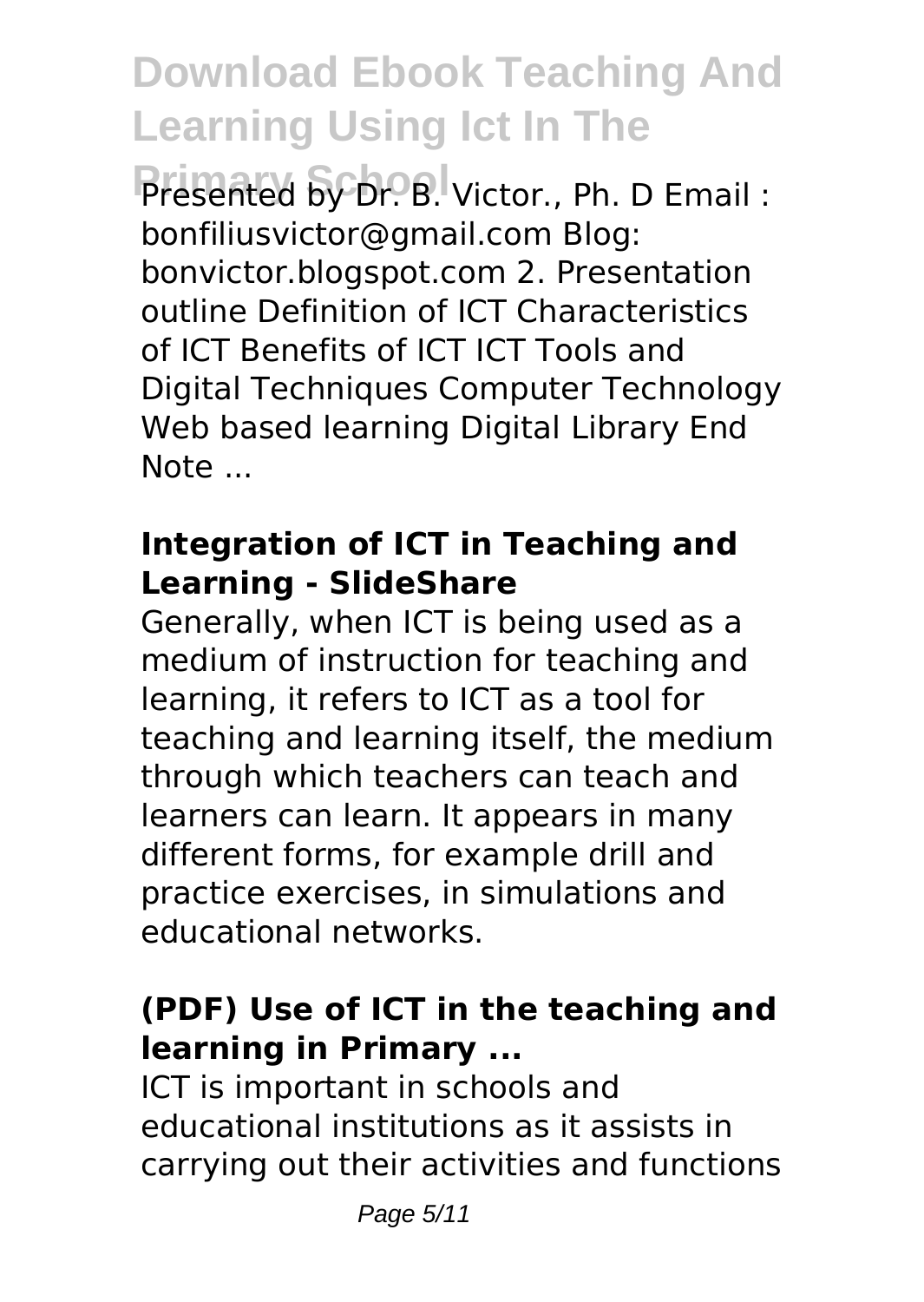**Primary Such as record keeping, research work,** instructional uses, presentations, financial analysis, examination results management, communication, supervision, MIS, teaching learning activities, and general school management functions.

### **Teaching and learning with ICT tools: Issues and challenges**

Use of ICT in teaching helps students learn conceptually 2. Use of ICT motivates students in learning and increase the performance. Responding to the second research question, I generated the following themes: 1. There are opportunities in use of ICT in teaching mathematics. 2. There are challenges in using ICT in teaching Mathematics.

## **(PDF) USE OF ICT IN TEACHING MATHEMATICS - Academia.edu**

Impact of ICT on Teaching and Learning in the 21st Century. For education, the purpose of ICT is generally to familiarise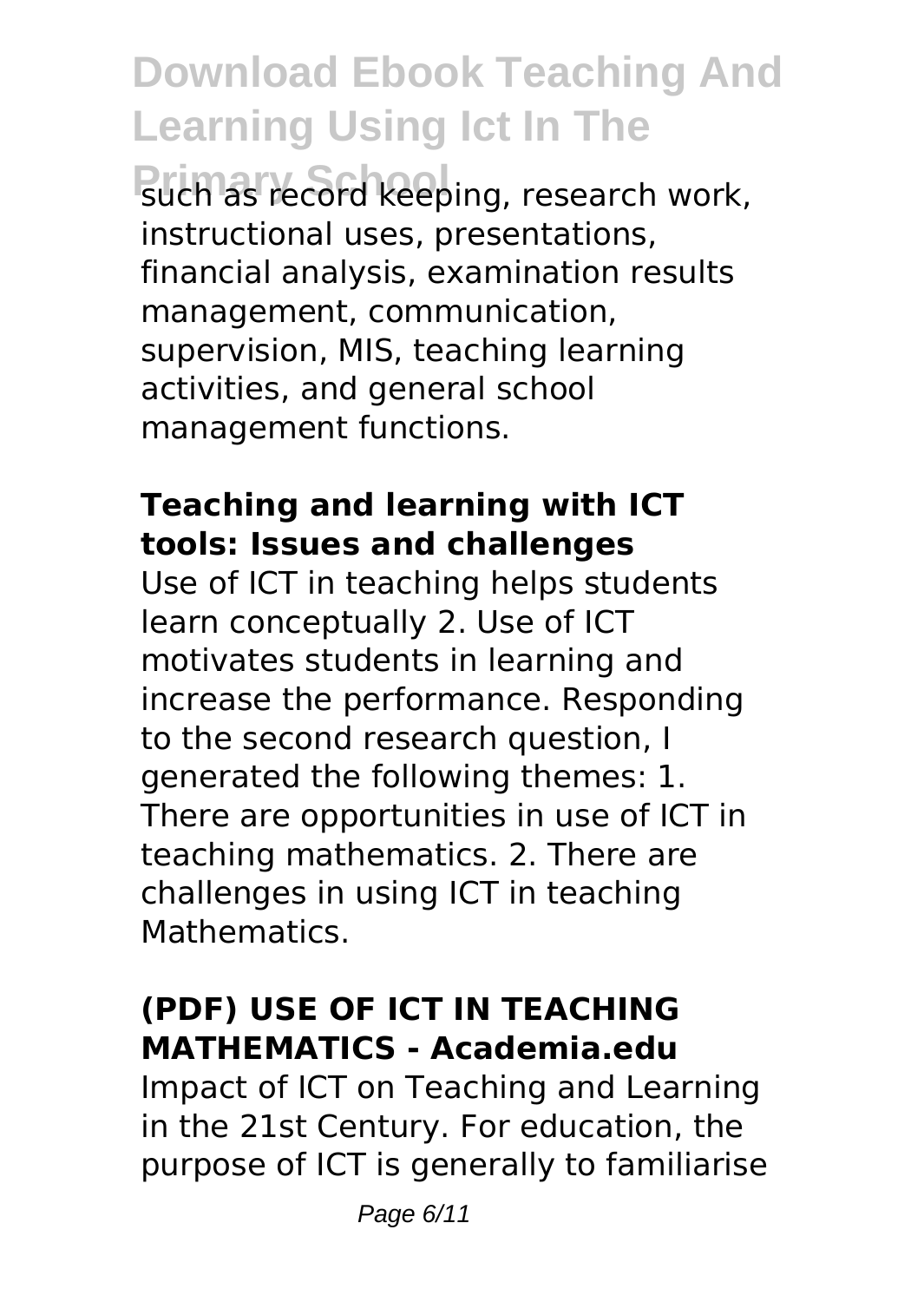**Primary School** students and teachers with the use and workings of computers, related social and ethical issues. It is generally believed that ICT can empower both teachers and learners. It promotes change to education in 21st century.

## **IMPACT OF ICT ON TEACHING AND LEARNING PROCESS IN THE 21ST ...**

Teachers are also learning different apps use for teaching and students are using for learning process. In this way ICT tools are helpful in this pandemic situation. These tools are helping teachers as well as students. Current Situation and importance of ICT Today: 1. Online education: Due to Covid-19, there is no option without online ...

#### **Importance of ICT in Education and Teaching-Learning ...**

Implement teaching strategies for using ICT to expand curriculum learning opportunities for students. Use effective teaching strategies to integrate ICT into learning and teaching programs to make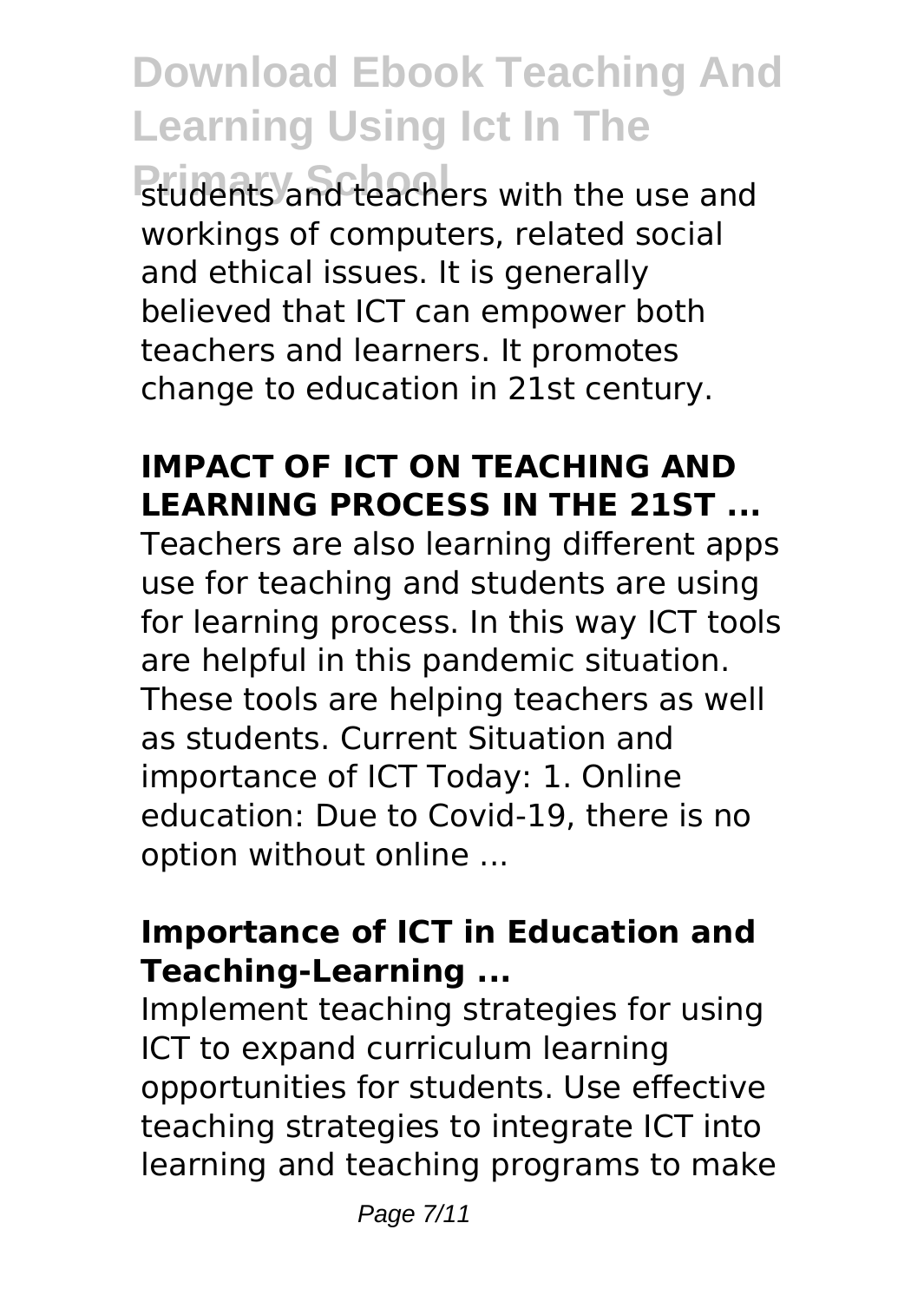**Download Ebook Teaching And Learning Using Ict In The Primary School** selected content relevant and meaningful.

## **Teacher Standards - AITSL**

If you want to teach or learn GCSE, Key Stage 3 and A level computer science then come over and have a look at what we have. We have tons of free material as well as professional schemes of work and material for teachers.

## **Teach-ICT Computer Science learning for school students**

for, and confidence in, using ICT; need to be dealt with by the various stakeholders including, and especially, the Department of Education and the school management and private partners. Keywords: ICT integration, Teaching and Learning, E-education, Elearning 1. Introduction

### **The Challenges Facing the Integration of ICT in Teaching ...**

attitudes toward the language teaching and learning. Students felt more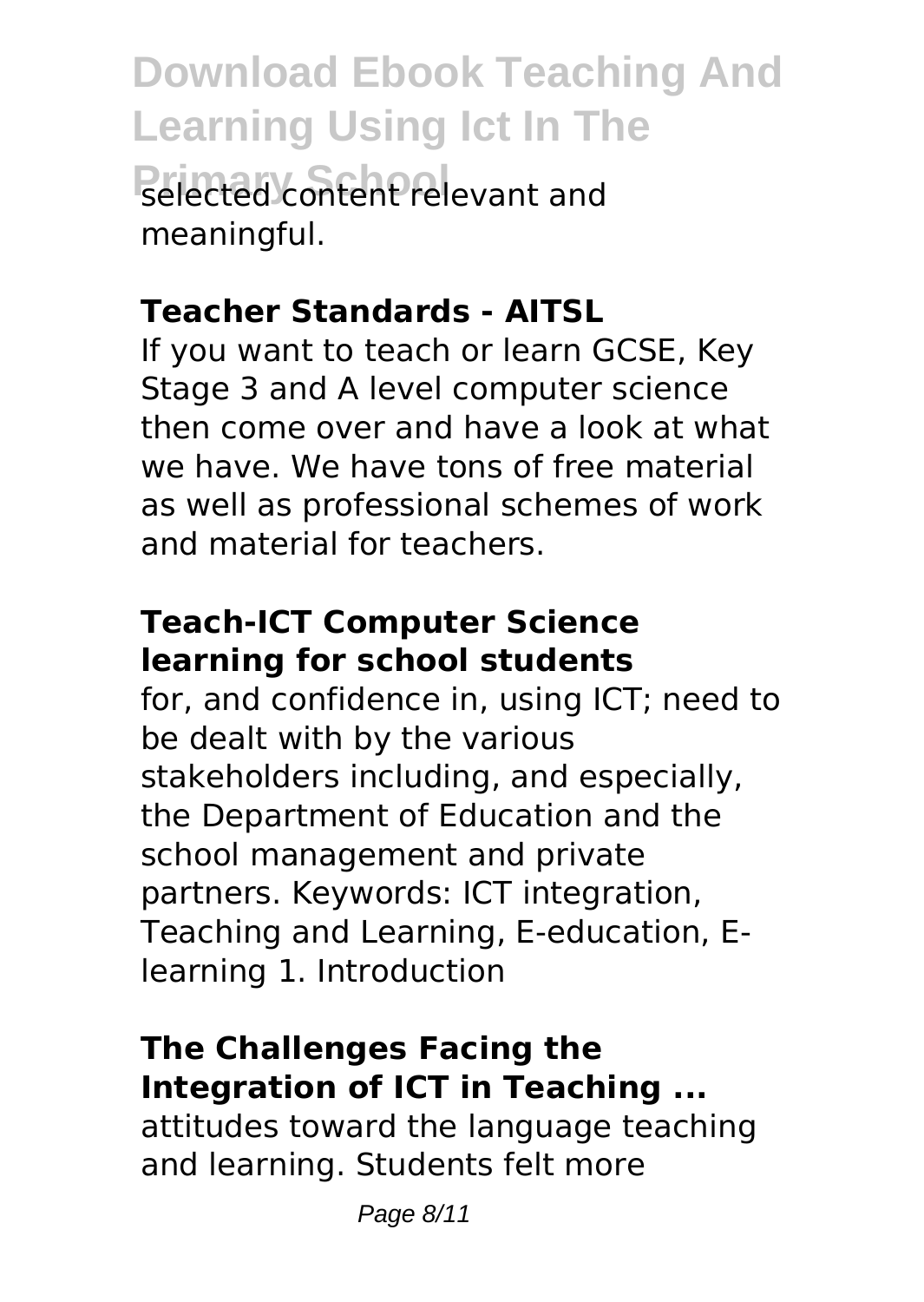**Primary School** successful in school, were more motivated to learn and have increased self-confidence and self-esteem when using computer-based instruction. This was particularly true when the technology allowed learners to control their own learning. C. Autonomy

## **USE OF ICT IN ENGLISH LANGUAGE TEACHING AND LEARNING**

Methodology of English has started a new way of using ICT in teaching.ICT provides more opportunities for communication between peer learners. With the use of ICT there is a two-way exchange of knowledge between home and school/ college. Theteacher abides key to the successful use of ICT for learning.

## **The Role of ICT in English Language Teaching and Learning**

Bingimlas K. Barriers to the successful integration of ICT in teaching and learning environments: a review of the literature. Eurasia J. Math. Sci. Technol.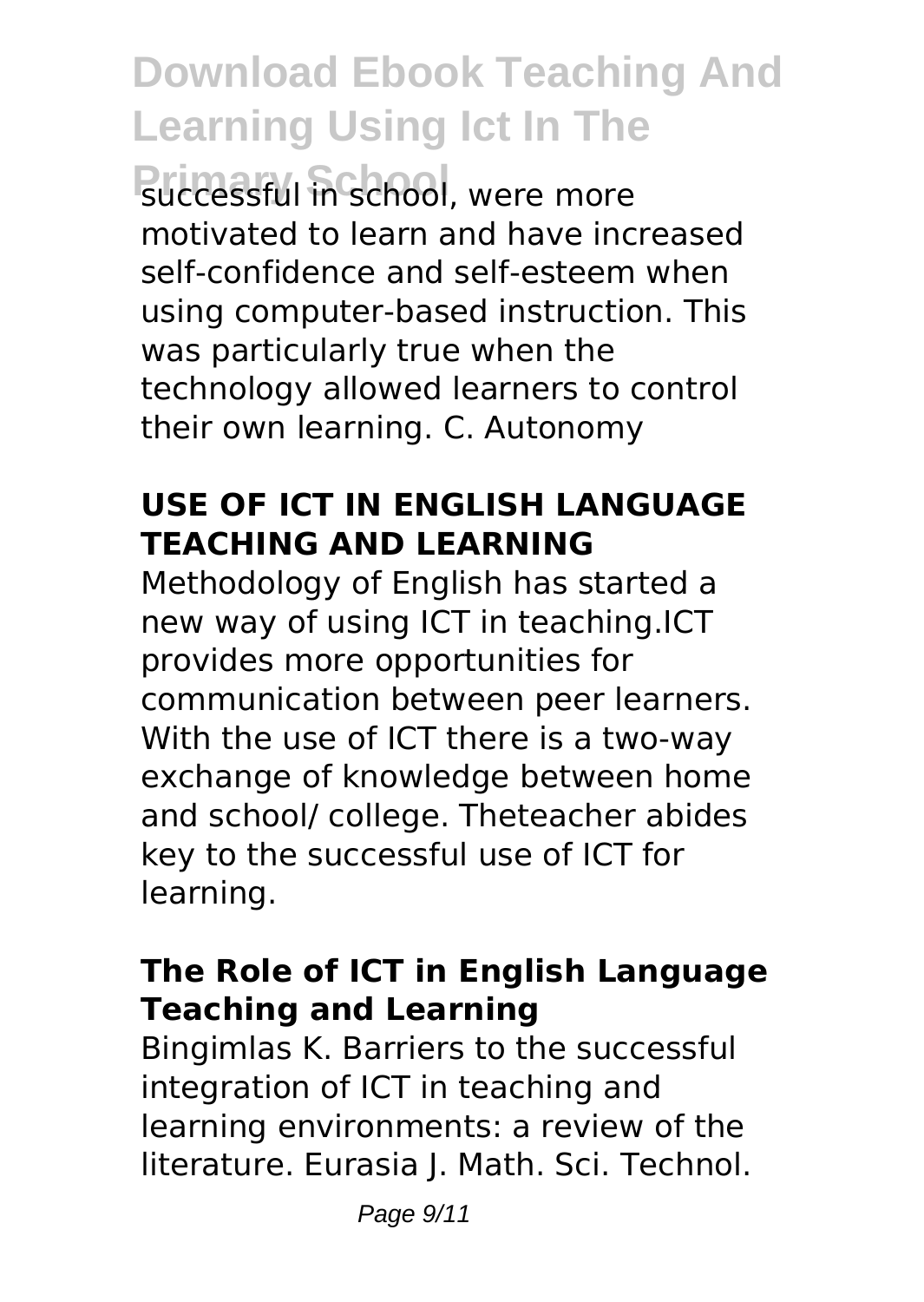**Primary School** Educ. 2009; 5 (3):235–245. [Google Scholar] Blevins B. Teaching digital literacy composing concepts: focusing on the layers of augmented reality in an era of changing technology. Comput ...

#### **Multimedia tools in the teaching and learning processes: A ...**

Educational technology is an inclusive term for both the material tools, processes, and the theoretical foundations for supporting learning and teaching.Educational technology is not restricted to high technology but is anything that enhances classroom learning in the utilization of blended, face to face, or online learning.. An educational technologist is someone who is trained in the field ...

#### **Educational technology - Wikipedia**

The place of ICT in teaching science education in schools cannot be over emphasized considering its promises in effective teaching and learning. This paper examine the role of ICT in